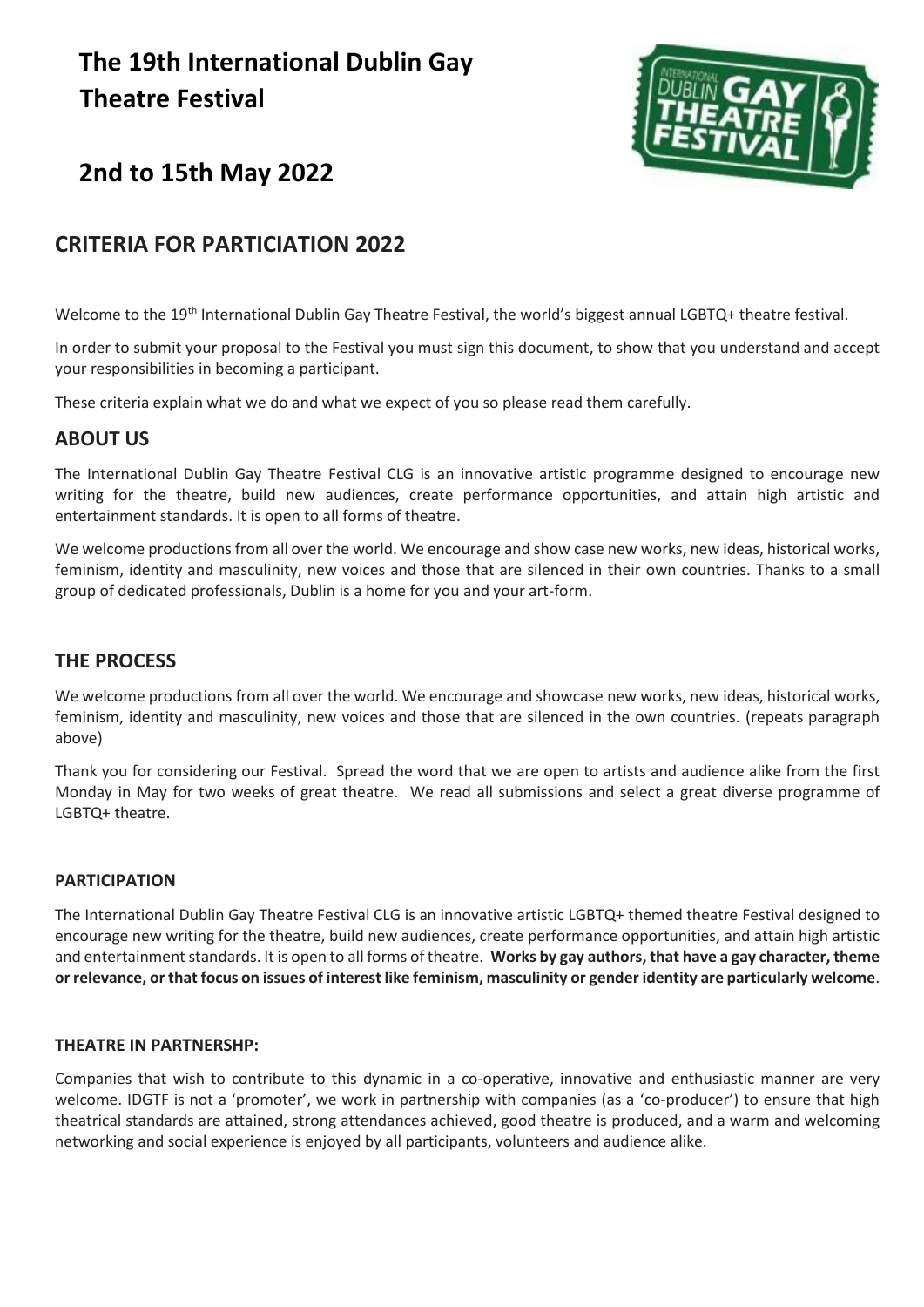# **KEY DIARY DATES:**

- Submissions Deadline December 31st 2021.
- Programme offers before February 7th 2022.
- Overseas companies: flight/booking confirmation by February 28th
- Promotional Material, Banking Information and Travel Documents to be submitted by March 15th.
- Technical Questionnaires to be completed by March 11th 2022, (Get-ins every Sunday, Get-outs every Saturday night following the final performance or by arrangement with the Team).
- Week 1: Bank Holiday May 2nd to Saturday May 7th 2022
- Week 2: Monday May  $9^{th}$  to Saturday May 14<sup>th</sup>
- Matinees on Monday May 2<sup>nd</sup> and Saturdays May  $7<sup>th</sup>$  (week 1) and Saturday 14<sup>th</sup> (week 2) only.
- GALA Concert and Awards: Sunday May 15<sup>th</sup> 2022

# **FESTIVAL PRODUCTIONS:**

The Festival is curated, therefore our Artistic Director assigns the successful production its performance dates/times plus the number of performances, to a venue and agrees the Festival actively promotes the venue and the production, we arrange box office facilities, and provide a range of supports to the company.

The net Box Office revenue, (note that all references to Box Office refer to *net* Box Office Receipts) which remains the property of the Festival until the agreements are fulfilled, will be divided as follows:- 70/30 in favour of the company. This agreement is subject to the production company's fulfilment of this agreement, in a satisfactory manner.

Failure to fulfil your agreed performance commitments results in the company that signed the contract, being 100% liable for venue rental, marketing and any other costs arising to the festival, as a result of your confirmation of appearance and failure to honour that commitment. The final day for notifying the Festival of your withdrawal at no cost to the company is **February 28th** each year.

# *What happens if you fail to deliver a quality piece of theatre as agreed?*

We work hard to produce the Festival and we take you at your word and expect you to honour it.If you have problems along the way, let us know ASAP as we might have a solution for you! Let's work together.

Please be aware that you will have been selected from a number of submissions. If you delay or renege on your submission, you deny other theatre companies the opportunity of performing in Dublin. None of us are in theatre to deny opportunities to others, we are here to create them!

Be very clear of your intent to participate before you apply and begin preparations to be in a position to accept any offer made immediately. If you need to fundraise prior to an offer being made – contact us for an update on your submission in January**.** 

**If you cancel your production after the deadlines have passed, you are, by submitting your proposal, accepting full liability for the theatre rental incurred and marketing and promotional costs**. Think seriously about your commitment before you apply, as we are serious about our commitment to you!

# *What happens if you don't deliver the agreed project to a satisfactory standard?*

We value and respect our audiences and have worked hard for our good reputation. In the event of you failing to honour your participation, e.g**. if the company fails to fulfil its performance schedule in full to the proper standard, the Festival retains 100% of all box office revenue until appropriate action is agreed with the Artistic Director**. The Festival may e.g. decide to refund this money or part of it to the disappointed audience.

**BOX OFFICE DEAL:**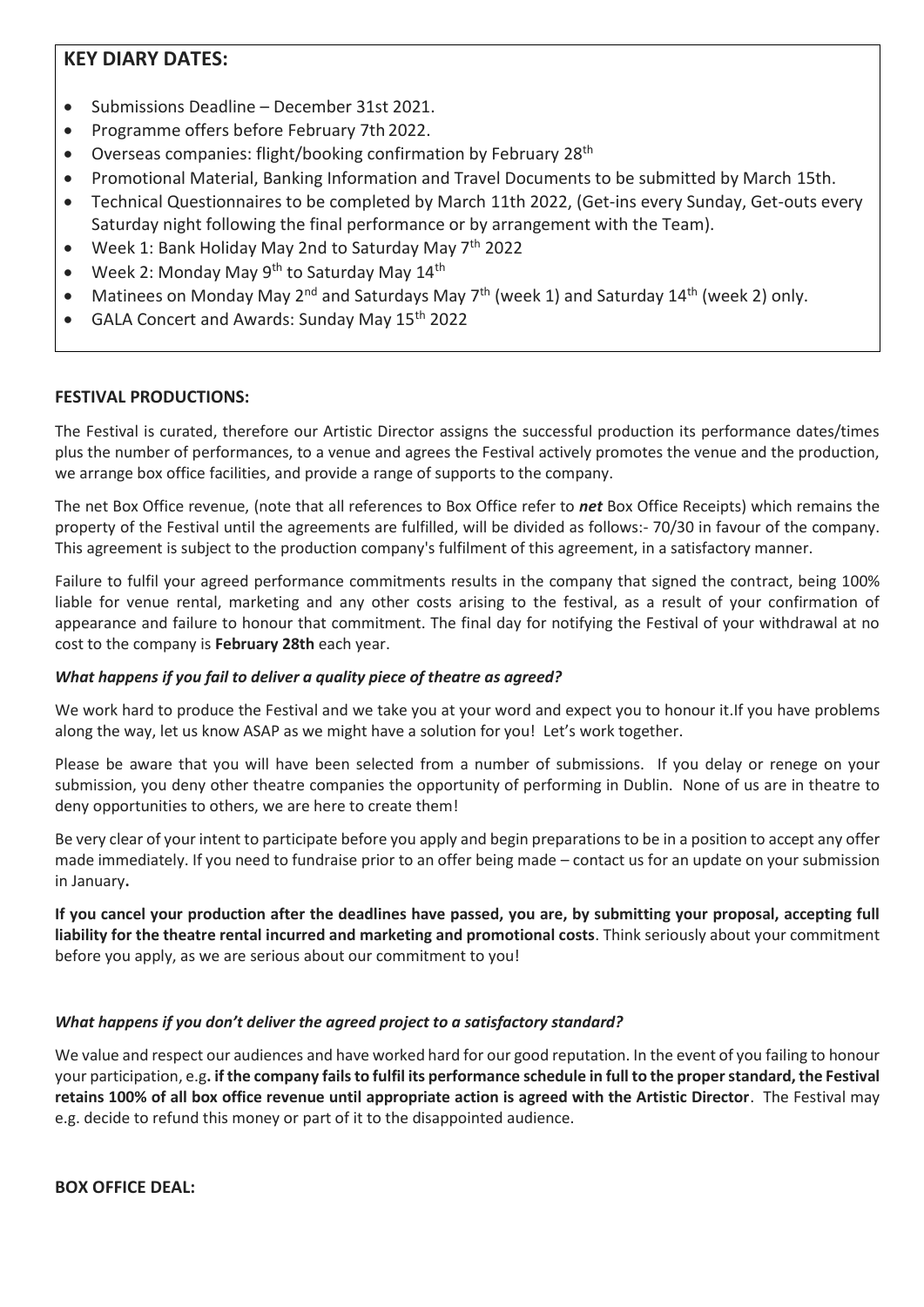We treat all companies equally – there are no special arrangements for one company – we share what we have with all of you - equally. Hence, we publish this document online for all to see.

Once you complete your performances satisfactorily, the IDGTF agrees to pay the 'theatre rental' in full out of its own resources and at no cost to you. The Festival does not hire productions or performers or commission any. All net box office revenue will be split on a grant basis of 70-30 basis between the Festival and the Production Company(s) in favour of the production company.

In the 'Theatre Shorts' programmes (designed for plays up to 30 minutes duration), the production companies divide will be on a pro-rata basis as decided by the Artistic Director of IDGTF. All box office accounts will be settled by electronic bank transfer, within 1-2 weeks of the date of the final performance, where complete and accurate bank details have been provided (see Tickets and Box Office below).

Your participation indemnifies the Festival from responsibility for any other costs, you will secure and pay all royalty charges, accommodation, transport or taxation liabilities incurred by the production company.

# **GALA CONCERT & AWARDS**

We are not a competitive event but we do like to reward excellence. Its great to celebrate what we all do well! Participation in the Festival also includes an Invitation to companies (who are remaining in Dublin) to present a 4 minute (max.) piece from their festival production at our closing Gala. This is the highlight of the Festival and takes place on the final Sunday evening of the Festival (i.e. May 15th 2022). The Artistic Director will agree the selection with each company.

International companies appearing in the first week of the Festival are invited to appear but are not obliged to do so. Contributions going beyond 4 minutes will be cut short on stage as it is disrespectful to other performers and to the production of this important event. The proceeds of the Gala Night are entirely the property of the IDGTF. Companies and crews are our guests at this event.

# **INDEPENDENT PRODUCTIONS:**

It is possible that you have your own venue and production plan and to be associated with the Festival programme. If so, you can participate as an independent production, responsible for all your own costs and usually this suits companies who also may wish to choose a venue or extend their run beyond the festival duration. These (very rare) independent productions are a valued part of the Festival and promoted on a par with Festival Productions. The Festival assigns the production and dates/times, plus the number of performances and agrees to promote the venue and the production, arrange box office facilities, and provides a range of supports to the company. The Box Office is strictly through the Festival only and net Box Office revenue remains the property of the Festival until the agreements are fulfilled, will be divided as follows: Under the Independent Production scheme, the production company takes full responsibility for the theatre rental (and any extended run) and the Festival receives 15% of all net Box Office receipts for the duration of the festival's run only, to cover the services mentioned above. All box office accounts will be settled within one week of the date of the final festival performance.

The Independent Production can make its own arrangements to extend its production run beyond the Festival dates and all claims by the Festival cease the day after the Festival concludes each year. The Festival is willing to include 'extended runs' in its promotional material upon request; however arrangements for extended runs are entirely the remit of the production company. The Festival accepts no responsibility for any other costs, royalty or taxation liabilities incurred by the Independent Production Company.

# **RIGHTS AND SCRIPTS:**

Productions must reflect the Festival criteria for inclusion. All scripts must be submitted to the Artistic Director for approval in advance of acceptance into the official programme. You must secure the rights of the piece in advance. Only agreed scripts are permitted to be performed. Any alterations to the play or production must be notified in advance to the Artistic Director, who retains the right to rescind the offer of a place in the Festival, if such alterations in his/her view affect the integrity or the quality of the play. Permissions to alter any script must be sought from the rights owners and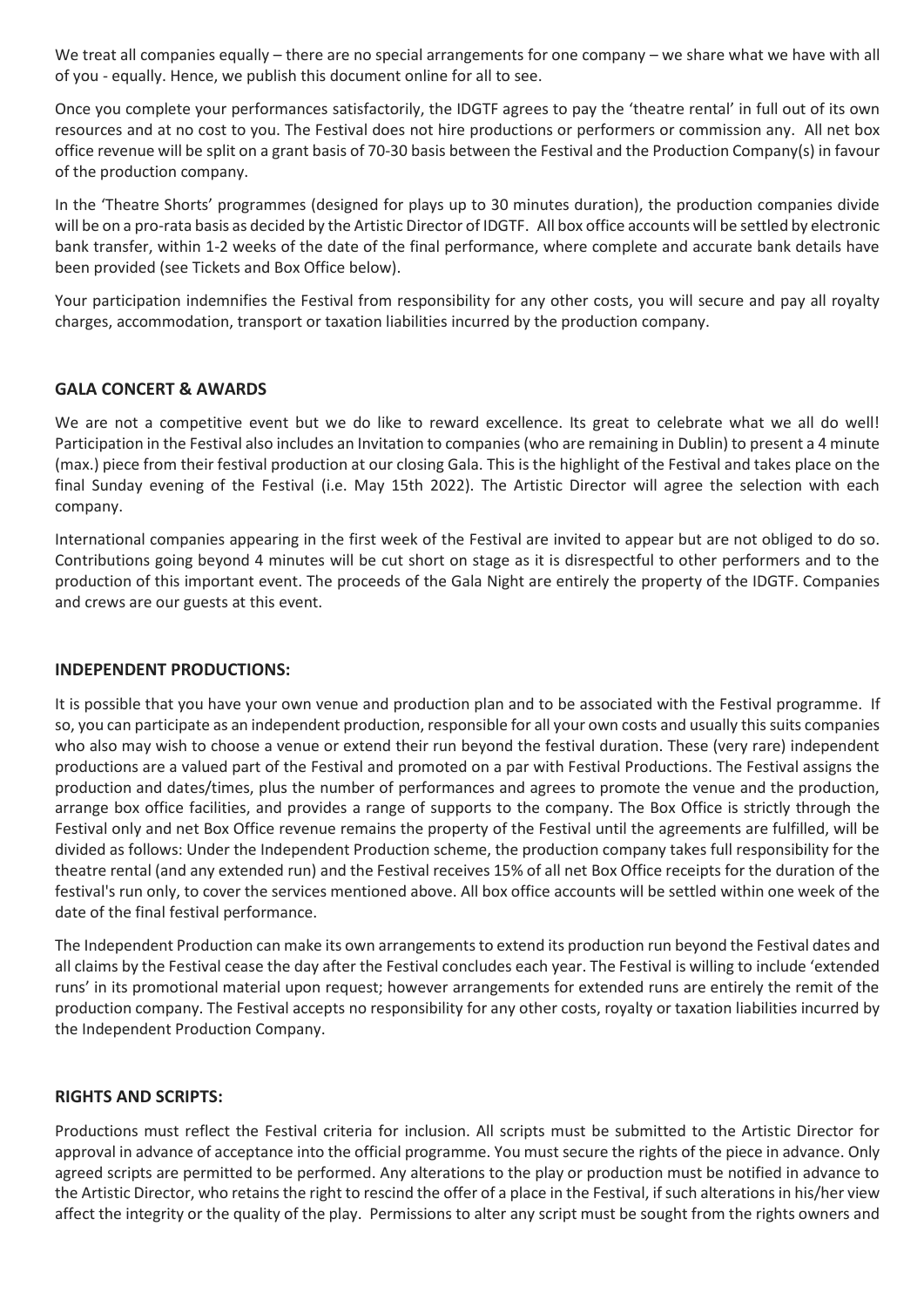the Festival must be indemnified from any action arising from same. We respect writers and their work. Companies should only submit works that they have secured the performance rights to produce at the Festival. **The securing of a Licence or Performance Rights to perform each script remains the sole responsibility of the production company, who in turn indemnifies the Festival, from any royalty payment obligation**. Companies must accompany such proof in their initial submission or with the letter of agreement.

Please note that ALL productions must be vetted by the Artistic Director before they can be included in the 2022 Festival Programme. The Artistic Director's decision on the programme content is final and s/he retains the right to revoke an invitation or to remove a play from the programme at any stage, if the production presented does not adequately reflect the standard and content of the play/performance agreed subject to the Festival having its outgoings refunded by the production company.

# **THE DEAL!**

**TICKETS and BOX OFFICE:** The Festival sets the ticket price for each venue and it is usually 15 euros per ticket, 13 euro concessions, afternoon Matinees are priced at 10 euro (prices include a 1 euro Booking Fee). Monies from 5 and 10 play 'packages' and Season Tickets (reductions for multi attendance) will be divided accordingly amongst all participating production companies. Special offers and venue packages may also be sold at a reduced rate. Companies must comply with the Festival's ticket pricing, box office and booking arrangements. In the event of slow sales, the festival will do additional special offers on seat prices to boost attendance. The Artistic Director's decision is final in relation to special offers and the distribution of box office receipts for performances involving more than one company.

**GUEST/COMPS:** If space allows, we also let participating companies (and our volunteers) in for free to other performances, subject to seat availability. The issuing of any complimentary tickets, maximum 2 per Production Company per performance, is subject to the agreement of the Festival's Director and must be booked one week in advance and jointly accounted for at the box office. Any additional complimentary admissions are at the discretion of the Artistic Director. No daily updates will be given to companies as a full print-out of the entire box office for each production is included in the final settlement between the Festival and the Production Company. Special marketing initiatives, including the issuing of complimentary tickets, to promote weaker selling productions, will be undertaken at the discretion of the Festival.

#### **ACCOMODATION & TRAVEL**

By making a submission to the Festival you agree and accept the terms outlined in this document. On acceptance of your offer of a place in the programme, the Production Company must provide IDGTF with proof of travel for all cast and crew by February 28th 2022. Failure to do so will automatically rescind the invitation to participate in the Festival. Please consult with us on our range of the best airlines and travel and accommodation websites available. [www.aerlingus.com](http://www.aerlingus.com/) and [www.ryanair.com](http://www.ryanair.com/) have regular sales.

Dublin can prove difficult to find reasonably priced accommodation especially in Dublin 1 or 2 close to venues. Ask us and we will advise. You might try [www.staycity.ie](http://www.staycity.ie/) for apartments or the Abbey Court Hostel. Accommodation booking remains the responsibility of the Production Company. Please enquire with us before booking any accommodation in order to be as close to your theatre as possible and to ensure your safety and good value.

#### **MARKETING AND PUBLICITY**

You must promote your play. You need posters and flyers, excellent photographs, images and graphics to make an impact. There are up to 20 other companies competing with you for attention. The Festival's marketing team endeavours to promote all Festival Productions to the best of their ability, in a fair and equitable fashion, using every opportunity and method available to them. This strategy complements your own promotional work. We need your material by February 28<sup>th</sup>.

Promotional activities and brochure details are seriously curtailed due to the late arrival or absence of PR material from some production companies. Great care must be taken to provide these high quality materials on time and all materials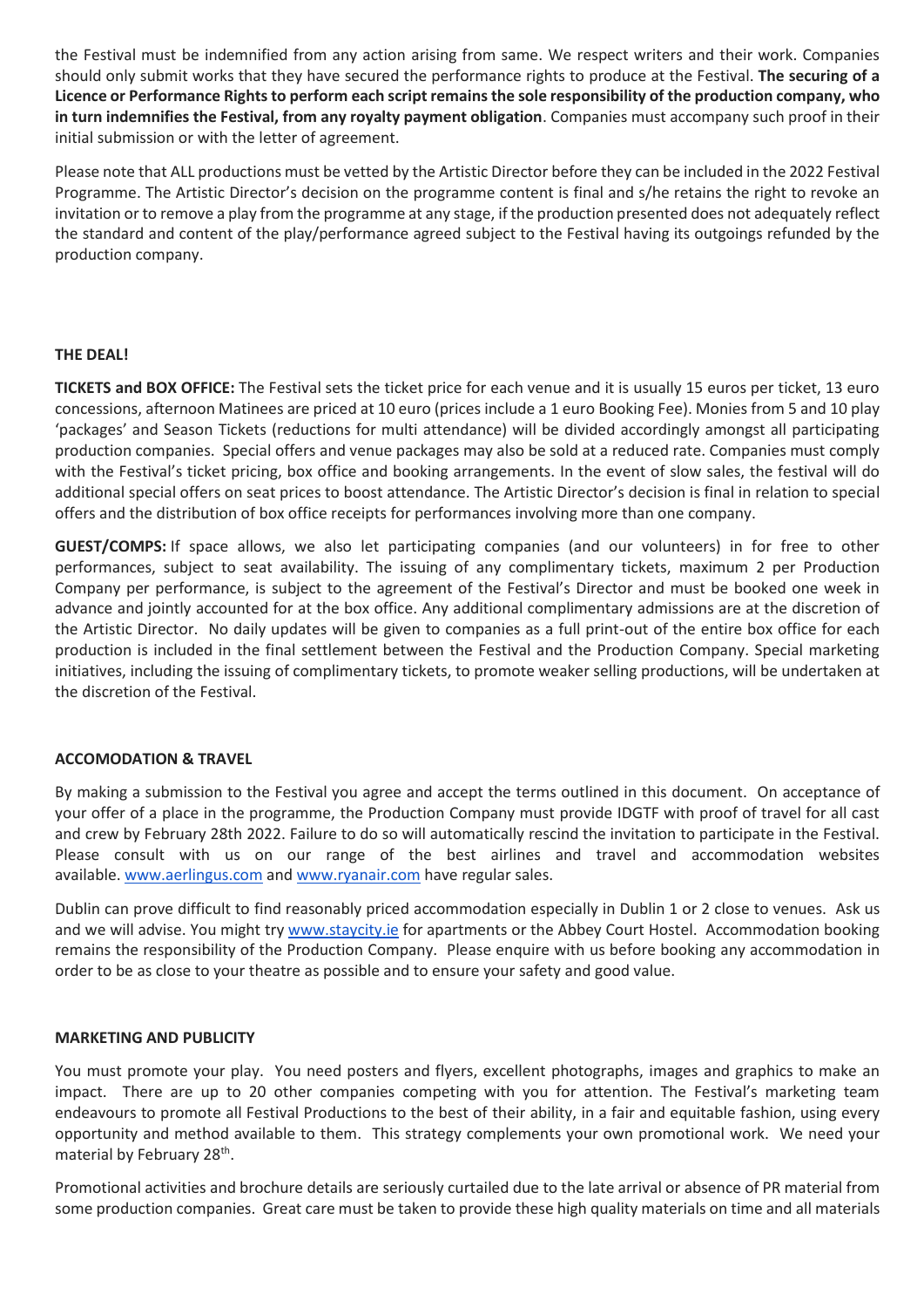related to the production MUST include the IDGTF logo prominently. IDGTF will advise you also how to maximise the use of photographs and artwork.

You must produce your own posters and we will have negotiated favourable rates available for printing and distribution (please contact [info@gaytheatre.ie](mailto:info@gaytheatre.ie) for more). Every Production Company MUST ENSURE that all relevant details of cast and crew, including biographies, plot synopsis, company logos, production photos plus head and shoulders photos of main cast members, correct contact details, website and/or e-mail addresses, together with any other requested materials, are supplied in full to the Festival's PR Director and marketing / publicity personnel by the agreed deadlines (No later than the 11th of March 2022). The Artistic Director retains the right to amend play synopses in order to more positively promote the production and to place it in the context of the diverse programme being presented. All published material involving the use of either the Festival Logo or Festival Name, must be agreed with the Festival PR team prior to any publication.

# *Get Your Cast on the Street and in the Clubs:*

Be visible. You are expected to undertake your own promotional activities during the Festival including responsible street marketing that complies with Dublin City Council regulations. [www.dublincity.ie.](http://www.dublincity.ie/) You are also encouraged to make direct contact with the media and related groups who may be interested in the subject matter of your production. The Festival [\(pr@gaytheatre.ie\)](mailto:pr@gaytheatre.ie) will assist you in these efforts. If you sell your show, people will attend. If you do not – then you may be disappointed at your audience numbers. We go to a different LGBTQ+ venue every night so talk to the people there to promote your play – it works!

# *When Can You Say You are in the Festival?*

The first public announcement of the Festival Programme is the exclusive prerogative and responsibility of the International Dublin Gay Theatre Festival. No advance media announcements of participation in the Festival are permitted without the approval of the Artistic Director. Under no circumstances may the International Dublin Gay Theatre Festival be used in any way publicly as an endorsement of a production, unless it is an 'official production' selected for inclusion in the Festival Programme. Any future productions, CVs, biographies and reviews should credit the International Dublin Gay Theatre Festival where relevant.

# *Work Online:*

Follow us on Twitter and Facebook – and set up an event page for your Dublin show. Please encourage all your social media contacts to 'like' our Facebook page to ensure your audience receives updates daily. Set up an Event page on Facebook with the booking details once the programme is announced and add Festival people as friends. Participate in the Facebook Companies Group where all updates are posted. Companies are expected to promote their own productions daily online.

# *Press and Media*

Production Companies are obliged to place their work in the context of the Festival, in all media and promotional activities. Companies are encouraged to source their own publicity in the context outlined above, including promotional opportunities and reviews. A limited number of press tickets are available through the PR director. Companies should co-operate with other shows in their venues and explore shared marketing opportunities – double faced flyers etc.

# **Festival Events:**

Companies are invited and encouraged to attend and participate in all festival promotional events, fundraisers and to make themselves available to the Festival PRO for media interviews/photo opportunities as and when they arise. Always keep us posted about your own media plans.

# **SPONSORSHIP**:

Companies must advise the Festival in advance of any approaches being made to sponsors, especially those in Ireland. This firstly is to avoid duplication as the Festival itself actively seeks sponsorship and uses this revenue to provide a range of services to the participating companies including venue-hire and marketing. Secondly, it is essential in order to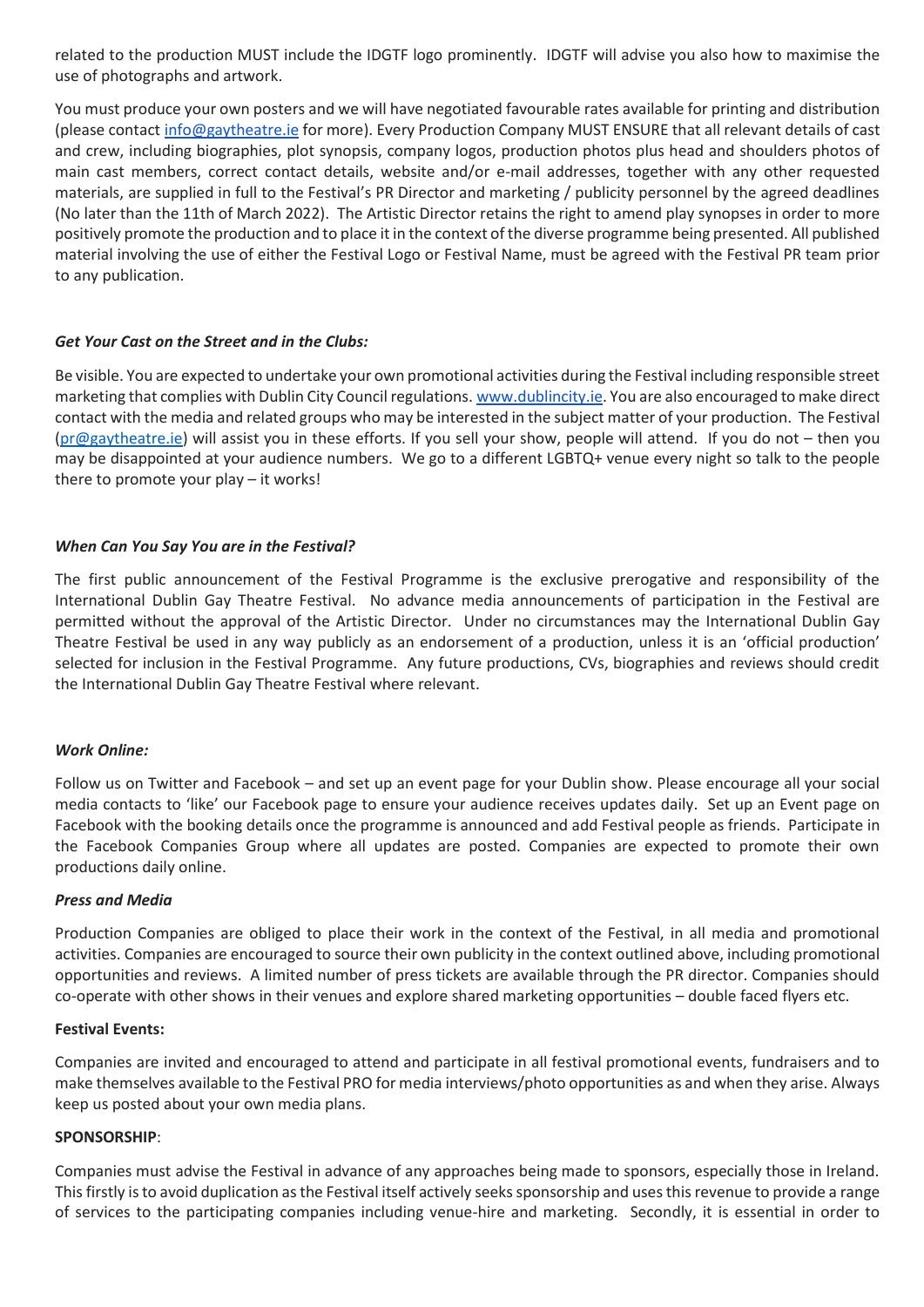facilitate whatever promotional arrangements are agreed between companies and their sponsors. Festival sponsors will take priority in all publicity and product placements. The Festival reserves the right to refuse promotional or advertising space to sponsors who may be considered inappropriate to be associated with the Festival. The Festival will endeavour to facilitate company's sponsors at all times, including placing supporting logos on the respective page in the festival brochure, tickets, press reviews etc, subject to prior notification and agreement. Sponsorship or naming rights for awards can be discussed with the Artistic Director.

# **THE FESTIVAL CLUB**

The official social networking venue of the Festival is the Festival Club. This rotates between selected venues each night and usually offers some promotional opportunity for companies. Companies are requested not to agree to patronise other establishments, as a form of sponsorship, during the run of the Festival. The networking of companies and their audience has huge potential to benefit attendance at other programmed events and is an opportunity to share resources, audiences and contacts between companies and the Festival personnel. Companies are required to encourage casts and audiences to only attend the Festival Clubs during the duration of the Festival. Companies are also encouraged to explore opportunities of networking with participants with a view to arranging tours and visiting productions to their own cities and countries.

#### **PRODUCTION SCHEDULES**

Performance schedule and locations are as set out in the programme offer and by agreement with the Artistic Director, whose aim is to present the maximum and most diverse range of theatrical performances over the fortnight. Companies must bear in mind the need for immediate agreement of the terms and conditions. As the programme is carefully balanced, your offer gives you first choice as to times, dates and venue, over the ambitions of many other applicants. For every one successful submission in the programme there are up to 10 unsuccessful applications. Any delay in fulfilling your obligations not only incurs needless expense for the Festival, but seriously disappoints other companies waiting for a place in the programme.

#### **TECHNICAL INFORMATION:**

The Festival offers visiting companies a range of technical supports. These are subject to availability. Our technical volunteers are professionals, but the technical quality of each production remains the responsibility of the production company. If you need support please contact our technical team as soon as possible. At times we can offer assistance with sound and lights, sets, props and costumes but these are all limited and may involve a cost to the production company. All offers, including a completed technical request/information sheet must be completed and returned to the Technical Team no later than March 18th 2022. See form at the end of this booklet.

#### **SHARED FACILITIES**

IDGTF is committed to producing an accessible and diverse programme of gay relevant theatre as possible. The number of performances may therefore be limited or the production may become part of a series of performances in the same venue. There will be at least two productions to be facilitated in the same venue each day. Companies are expected to cooperate and respect the other companies they are sharing performance nights, shared lighting rigs, technical rehearsals, get-ins, get-outs, properties or facilities. IDGTF will put you in touch with the other company sharing your facility - this sharing arrangement allows IDGTF to provide the range of services it does to you, free of charge.

#### **TECHNICAL ASSISTANCE.**

**You need to arrive in Dublin on the Saturday before your show opens. All technical rehearsals are on each Sunday.** As each Production Company is entirely responsible for its own technical production and for its orderly 'get-in' and 'getout' by arrangement with the venue and by agreement with the Festival Technical team. Please furnish us with your full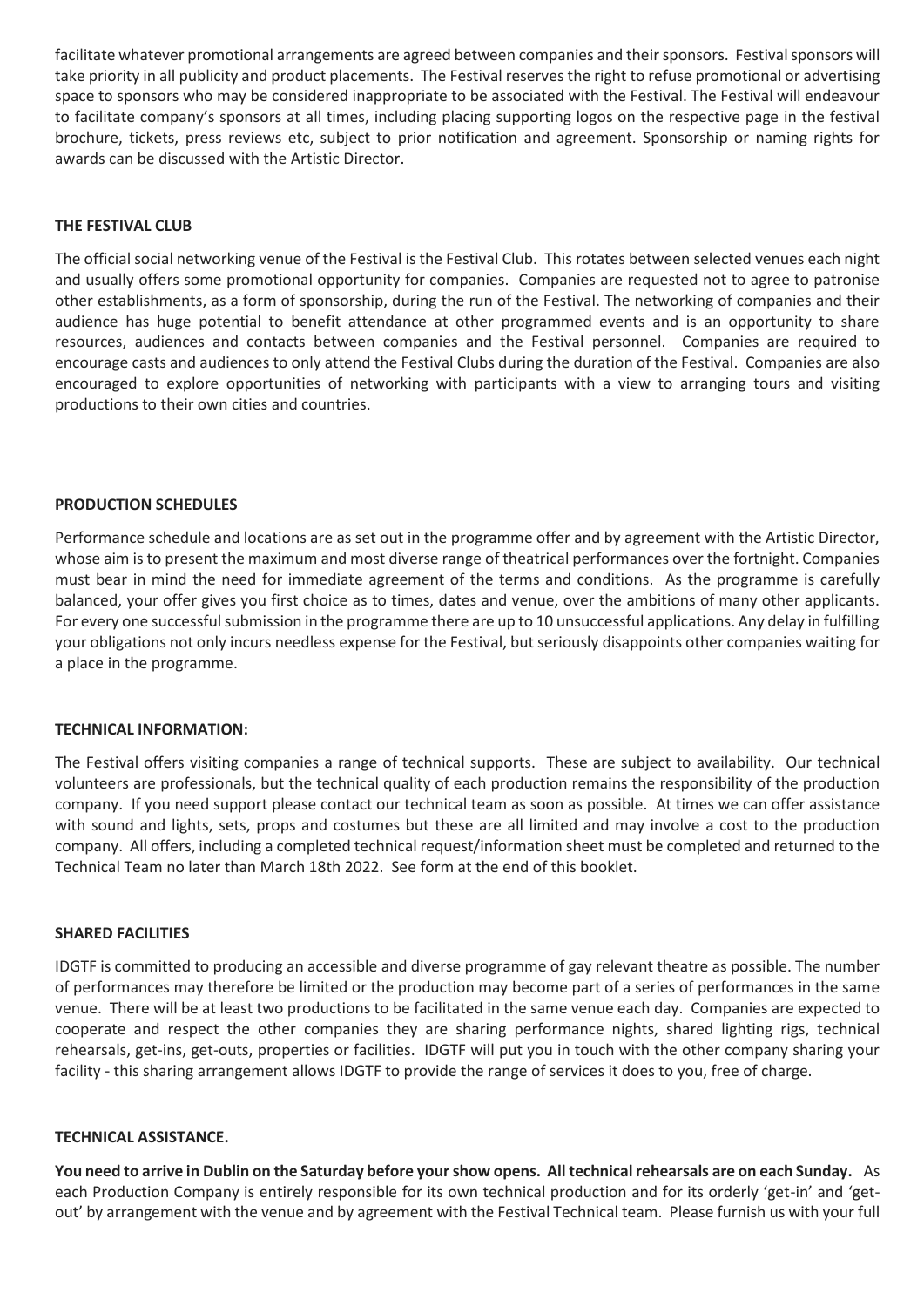technical specification and the name of your technical manager as soon as possible. **All shows must run on time and for the duration agreed. Shows that go over the agreed time will be penalised at the box office as it prevents the other show going up on time or our audience transferring to another venue on time. Affected companies will be recompensed out of the offending company's box-office at the sole discretion of the Artistic Director.**

# **Respect your Venue and Crew**

Please respect our voluntary crew as they will assist you. Failure to 'get out' on time and to leave the venue in good order will result in a 10% reduction of the production company's share of the box office returns. Failure to comply with this may result in the company being billed for any additional services the festival engages during 'get in' and 'get out' times. All 'get-outs' must be completed immediately after the final performance, when the venue is required to be restored to the order in which it was handed over to the company.

**We Can Help!** Visiting companies can enquire of IDGTF to source props, equipment and professional technical crew payments will be the sole responsibility of the production company. Each company is fully responsible for the compliance with all fire safety (including fire proofing) and welfare requirements of the venue. The Festival, on advance request and when available, will offer visiting companies limited technical support. The Festival has a voluntary technical support team and all queries should in the first instance be communicated to our Technical Director. Companies are entirely responsible for the standard of their technical presentation. All requests for technical assistance must be submitted at least four weeks in advance of the production date and instructions clearly marked on a completed production script. It may not be possible to accede to all requests. In the event where companies are sharing a venue – no permanent sets can be erected without the agreement of the Artistic or the Technical Director and the other company(s) sharing the premises. Cooperation is expected in relation to the shared lighting rig which should be worked out by mutual agreement between the sharing companies. In the event of a dispute the Artistic/Technical director will impose a basic rig on all productions. Companies must guarantee quick venue 'turn arounds' between shows – maximum 15 minutes.

**FRONT OF HOUSE:** The Festival will have a presence Front of House at each venue. Festival staff, in conjunction with the Production Company, will ensure that the production begins on time, and that promotional announcements are made. Each performance must be preceded by relevant safety requirements and a short advertisement about the International Dublin Gay Theatre Festival and its current programme of events. Companies are expected to co-operate with Festival personnel's instructions at all times. You must inform FOH if actors are to be pre-set on stage. **Venues must be opened at least ten minutes before curtain up.**

Festival staff will liaise directly with the venue for Festival Productions only. Independent Productions must make their own arrangements with the venues which must include the facilitation of the presence of Festival Staff, announcements, and the full operation of the festival criteria and promotional material. The Festival will ensure that the Festival Ticket Office, the venue and/or Festival personnel will provide Box Office staff.

**INSURANCE and RISK**: Companies must insure their productions and indemnify the International Dublin Gay Theatre Festival from all responsibility for any accident, injury, loss, damage, injury etc. including Public and Employer Liability. The Festival will also undertake to take out its own insurance cover. Your participation in the Festival is a confirmation of your liability and insurance cover. Proof of such cover is required prior to performance. Uninsured productions will not be allowed to perform. Keep the venues clean and safe. Mind your belongings!

Health and Safety, plus the well-being of audience, cast, company, Festival personnel and property are of the utmost priority. Companies must conduct themselves and their productions in a safe and responsible manner, respecting and implementing all bye-laws of the local authority, Gardai (Police) and the venue management. Accessibility is also a priority and the facilitation or provision of special requirements for people with disabilities by participating companies is encouraged.

**COVID POLICY**: We will take every precaution to keep cast, crew and audience safe based on Irish Government guidelines.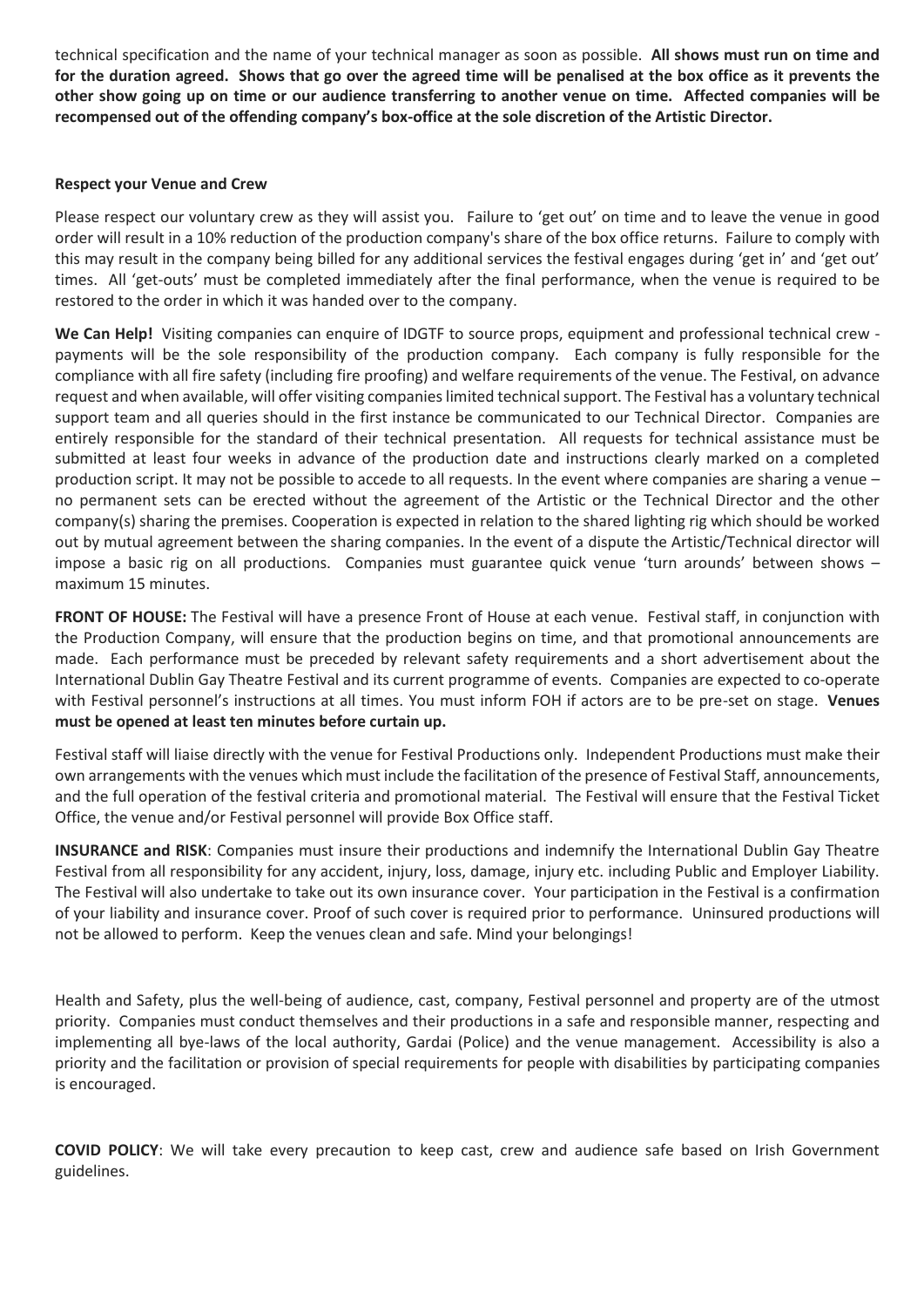If there is an outbreak (confirmed by antigen or PCR test or both) then the remaining performances will be cancelled unless there is a Covid-compliant alternative plan. Please notify the Artistic Director in any of these circumstances immediately.

Please refer to Irish Government Health guidelines here[: https://www2.hse.ie/conditions/covid19/](https://www2.hse.ie/conditions/covid19/)

Please see travel guidance for travel to Ireland here: [https://www.dfa.ie/travel/travel-advice/coronavirus/general](https://www.dfa.ie/travel/travel-advice/coronavirus/general-covid-19-travel-advisory/)[covid-19-travel-advisory/](https://www.dfa.ie/travel/travel-advice/coronavirus/general-covid-19-travel-advisory/)

IDGTF CLG has no liability for any losses or expenses, directly or indirectly, due to Covid-19. We strongly advise that participant companies consider obtaining medical insurance. IDGTF will be fully compliant with government Covid obligations.

**CHILD SAFETY:** Each production company who works with performers aged 16 and under, must comply with the child safety requirements as set out by the Irish Arts Council [www.artscouncil.ie.](http://www.artscouncil.ie/) Children must be chaperoned at all times and properly cared for. The IDGTF accepts no responsibility for breaches of health, safety, child welfare, loss, injury or accident, arising from activities or actions of participating companies. Companies are advised to make themselves and their personnel aware of all the above requirements including safety procedures at each venue at the start of their getin.

**HAZARD:** The Festival reserves the right to stop any performance or refuse to allow a performance to begin, in the event of identifying any potential hazard to audience or personnel. Companies must identify at least four weeks in advance of the first performance and notify the Festival of any potential risk in the production (including on-stage smoking, fire proofing, strobe lighting etc) and avoid all potential hazards, note and keep clear all fire exits, adhere to the venue's fire, health and safety regulations and not endanger the audience, cast, crew or Festival in any way. All public buildings in Ireland are smoke-free zones.

**RESOURCES** The aim of the International Dublin Gay Theatre Festival is to ensure a positive theatrical experience for both production companies and audiences. The Festival, in partnership with its production companies, is committed to producing performances of the highest artistic standard. No Festival personnel are remunerated and make an incredible contribution to facilitate gay theatre and your own production. This generous and vital contribution should be respected at all times. In return, everyone should be allowed to enjoy their experience at IDGTF. Enjoy yourself!

*Audience response forms are distributed at the end of each performance and collated into individual and overall data. As IDGTF is not competitively driven, very few 'awards' are presented for excellence on the Gala night including awards for an aspect of production, new writing, best performances by a male and female and an outstanding contribution to Irish theatre, identity, and intercultural dialogue as adjudicated by the Artistic Director or his/her nominee. These are designed to add to the sense of celebration created by the presence of this unique event in Dublin.*

**BANK PAYMENTS:** Payments will be made by electronic money transfer into your company account.

Please supply us with all your **banking details by March 18th** by filling out the '**Company Bank Details Form for Electronic Transfers**' form at the end of this document.

# **Finally:**

The Festival has limited finite resources. Resources are primarily allocated for the benefit of the participating companies. All reasonable advance requests for assistance will be facilitated subject to available resources. The Festival will provide advice and assistance in relation to venues, royalties, access to plays/artistic material, casting, insurance, marketing, publicity, technical assistance, props, accommodation, transport/travel, press, reviews, box office facilities, as resources allow. We are your partners and support. However, the presentation standards of each production remain the responsibility of each production company. The Festival looks forward to combining its resources with those of itd production companies in a spirit of cooperation and respect.

We will be very pleased to welcome you to the International Dublin Gay Theatre Festival in May 2022.